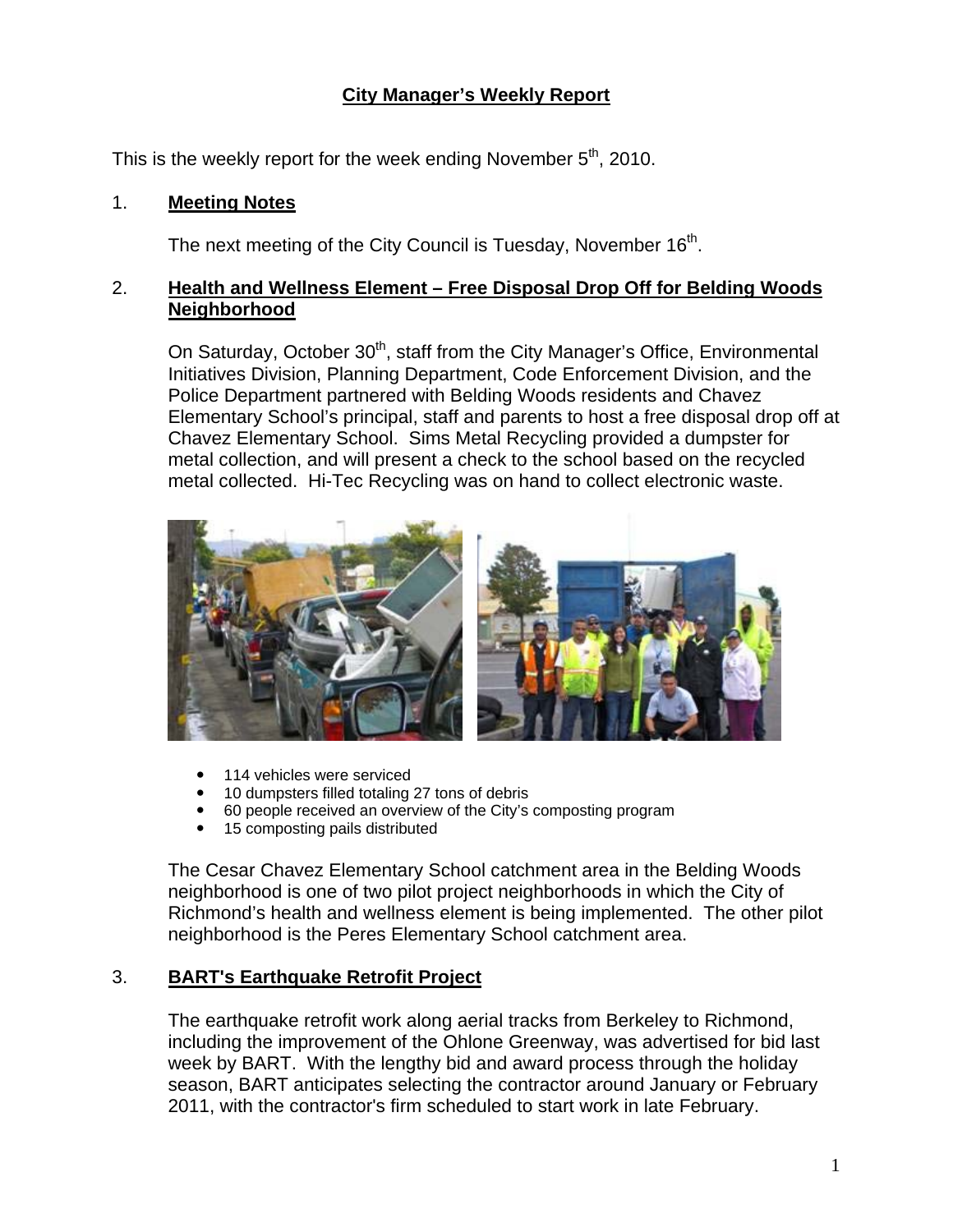## 4. **Paving Update**

Ghilotti Brothers, the contractor for the current annual pavement management program, has completed most of the overlay streets (adding a layer of asphalt on streets) and will start the slurry seal process in early November. The slurry seal is a cost effective pavement treatment consisting of a very thin layer of asphaltic sealant. The contractor will also try to complete the Richmond Parkway and Pierce Street this year, weather permitting. After that, work will be suspended during the winter and will resume in spring 2011.

### 5. **Via Verdi Temporary Channel Improvements**

Construction work within the Via Verdi open channel is complete, and San Pablo Creek is flowing through the channel. Regulatory agencies have been notified. Ancillary site weatherproofing and clean-up will be completed later this week. With the help of Randy Iwasaki, the Executive Director of the Contra Costa Transportation Authority, we have scheduled a meeting later this month with Caltrans to review state emergency funding eligibility.

#### 6. **Neighborhood Stabilization Program Update**

The City of Richmond is a recipient of a Neighborhood Stabilization Program 1 (NSP 1) grant from the U.S. Department of Housing and Urban Development (HUD) to purchase and rehabilitate foreclosed, abandoned and vacant homes. The Richmond Community Redevelopment Agency is administering the NSP 1 on behalf of the city, and has formed the Richmond Neighborhood Stabilization Corporation (RNSC) to implement and assure that HUD's program requirements are met. The total award of \$3,346,105 was allocated and expended by the RNSC in accordance with the guidelines and rules of the Housing and Economic Recovery Act.

The RNSC entered into partnership with four (4) selected development organizations: KL Hampton Group, LLC; Parkway Housing, LLC; Mission Rich Development, LLC; and Community First, LLC. The NSP 1 has successfully completed the acquisition of 25 units, including nine (9) units targeted for low income families, and 16 units targeted for families of moderate income. Currently, rehabilitation is complete on two (2) units, and the homes are for sale. Proceeds of the sales will be rolled back into the acquisition fund to provide money for more site acquisitions. Richmond Youthbuild will rehabilitate six (6) units as part of a "Teaching Lab" for their students to receive real time construction skills training. The remaining units are scheduled to begin rehabilitation before the end of this year.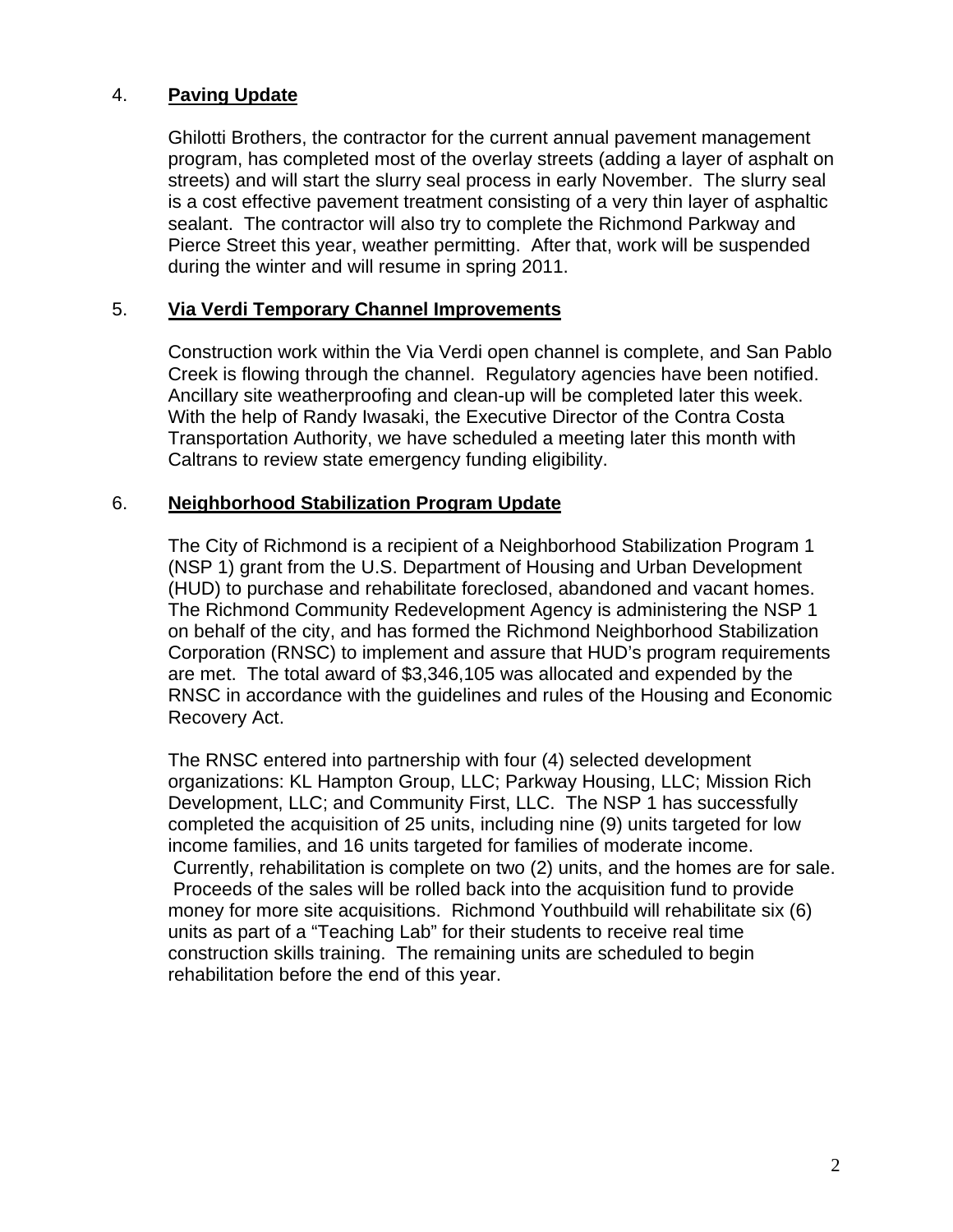

# 7. **WCCTAC Transit Enhancement and Wayfinding Plans**

On November 3<sup>rd</sup>, staff from the Planning Department and the Engineering Department, together with staff from Fehr & Peers traffic consultants, conducted a day long site visit to downtown Richmond and the future location of the Richmond ferry service in the marina to evaluate existing conditions and potential enhancement projects for the West Contra Costa Transportation Advisory Committee (WCCTAC) Transit Enhancement and Wayfinding Plans. In 2009, WCCTAC received a statewide transit planning studies grant from Caltrans for the Transit Enhancement project to develop a plan that would facilitate the integration of transit service, and a Safe Routes to Transit grant from TransForm for the Transit Wayfinding project, to develop a plan to direct pedestrians and bicyclists to and from major transit facilities and major cities in west county and Albany through static roadway signs.

### 8. **Public Works Department Updates**

- Paving crews resurfaced Esmond Avenue from 29<sup>th</sup> Street to San Pablo Avenue last week. Crews resurfaced Lincoln Avenue from 13<sup>th</sup> Street to 18<sup>th</sup> Street this week.
- Painters continue painting the entire interior of the auditorium. This work is expected to take approximately another week.